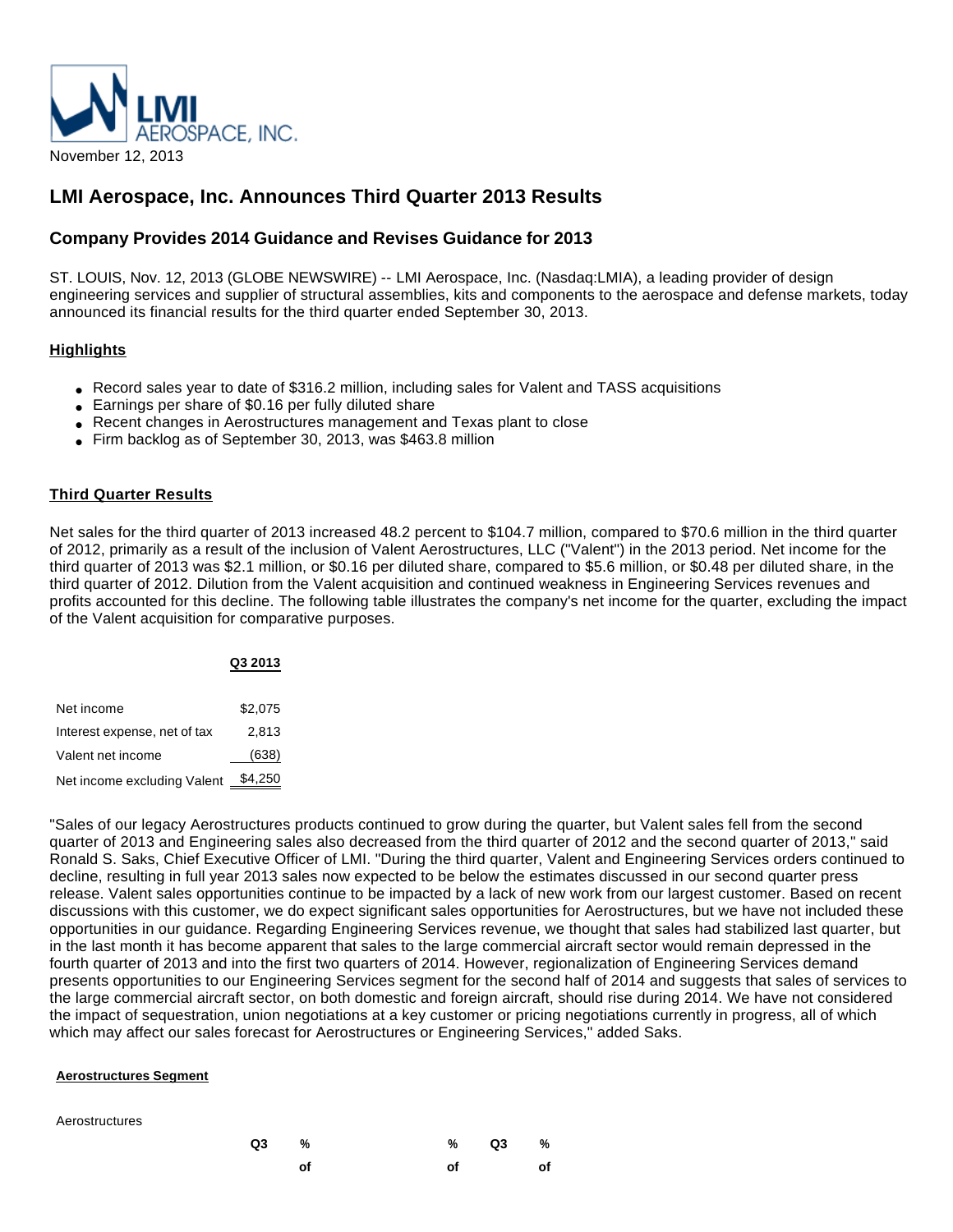| <b>Net Sales</b>                           | 2013 |                                                  |       |               | Total Valent Legacy Total 2012 Total |     |            |
|--------------------------------------------|------|--------------------------------------------------|-------|---------------|--------------------------------------|-----|------------|
|                                            |      | (\$ in millions)                                 |       |               |                                      |     |            |
| Large commercial aircraft                  |      | \$41.6 48.9% \$18.1                              |       |               | \$23.5 42.8% \$17.7 40.2%            |     |            |
| Corporate and regional aircraft 20.5 24.1% |      |                                                  | - 3.1 |               | 17.4 31.7%                           |     | 15.2 34.5% |
| Military                                   | 16.4 | 19.3%                                            | 4.6   |               | 11.8 21.5%                           |     | 8.8 20.0%  |
| Other                                      | 6.6  | 7.7%                                             | 4.4   | $2.2^{\circ}$ | 4.0%                                 | 2.3 | 5.3%       |
| Total                                      |      | \$85.1 100.0% \$30.2 \$54.9 100.0% \$44.0 100.0% |       |               |                                      |     |            |

The acquisition of Valent provided \$30.2 million of sales, while organic growth of \$10.9 million in the legacy Aerostructures business resulted in increased total segment sales of \$41.1 million during the third quarter of 2013. In the large commercial aircraft market, Valent contributed \$18.1 million of sales, including \$15.2 million for the Boeing 737 platform. For legacy Aerostructures, increased Boeing 767 wing modification kit and Boeing 737 product demand were large factors in the rise in net sales of large commercial aircraft products. Increased production rates on the G650 platform resulted in higher sales of corporate and regional products and tooling for the KC-390 aircraft was primarily responsible for the growth in military sales.

The overall Aerostructures segment generated gross profit of \$17.3 million, or 20.3 percent of net sales, in the third quarter of 2013 versus \$12.9 million, or 29.3 percent of net sales, in the third quarter of 2012. Valent achieved a gross margin of 15.4 percent, which diluted the gross profit margin for the segment, largely due to a decline in demand at a processing facility. In addition, production inefficiencies from disruption on several development programs and startup costs at a greenfield machining center contributed to the decline in gross profit percentage in the legacy business.

Selling, general and administrative expenses ("SG&A") were \$11.3 million in the third quarter of 2013, compared to \$7.5 million in the third quarter of 2012, with all \$3.8 million of the increase attributable to Valent.

#### **Engineering Services Segment**

| <b>Net Sales</b>                | 2013  | οf<br>Total                 | 2012  | οf<br>Total |
|---------------------------------|-------|-----------------------------|-------|-------------|
|                                 |       | (\$ in millions)            |       |             |
| Large commercial aircraft       | \$9.9 | 49.0%                       | \$7.3 | 26.8%       |
| Corporate and regional aircraft | 4.0   | 19.8%                       | 8.4   | 30.9%       |
| Military                        | 4.8   | 23.8%                       | 9.8   | 36.0%       |
| Other                           | 1.5   | 7.4%                        | 1.7   | 6.3%        |
| Total                           |       | \$20.2 100.0% \$27.2 100.0% |       |             |

Net sales of large commercial aircraft services grew by \$2.6 million, including a net increase of \$1.9 million from the TASS business acquired in the third quarter of 2012.

Design maturation on both the Bombardier's Learjet 85 and the Boeing KC-46 tanker programs drove the decline in the corporate and regional and military categories.

Gross profit for the segment was \$3.3 million, or 16.3 percent of net sales, for the third quarter of 2013 down from \$5.8 million, or 21.3 percent of net sales, for the prior year quarter. Lower revenues and a cumulative catch-up charge on the Embraer KC-390 contributed to the decline in gross profit.

SG&A for the segment decreased from \$2.6 million in the third quarter of 2012 to \$2.5 million in the third quarter of 2013.

# **Non-Segment**

Interest expense increased to \$4.3 million, primarily due to the debt incurred by the company to fund the acquisition of Valent and working capital needs. The effective income tax rate for the third quarter of 2013 was 11.9 percent, including adjustments to reflect the retroactive changes in certain state tax laws and higher levels of federal and state tax credits than had originally been estimated.

The company used cash from operations of \$1.0 million in the third quarter of 2013 and funded capital expenditures of \$3.4 million, resulting in negative free cash flow of \$4.4 million, as anticipated. Inventories grew from investments in long-term contracts and purchases of tooling. The company projects free cash flow to be positive in the fourth quarter as we expect to collect substantial payments on tooling for a development program.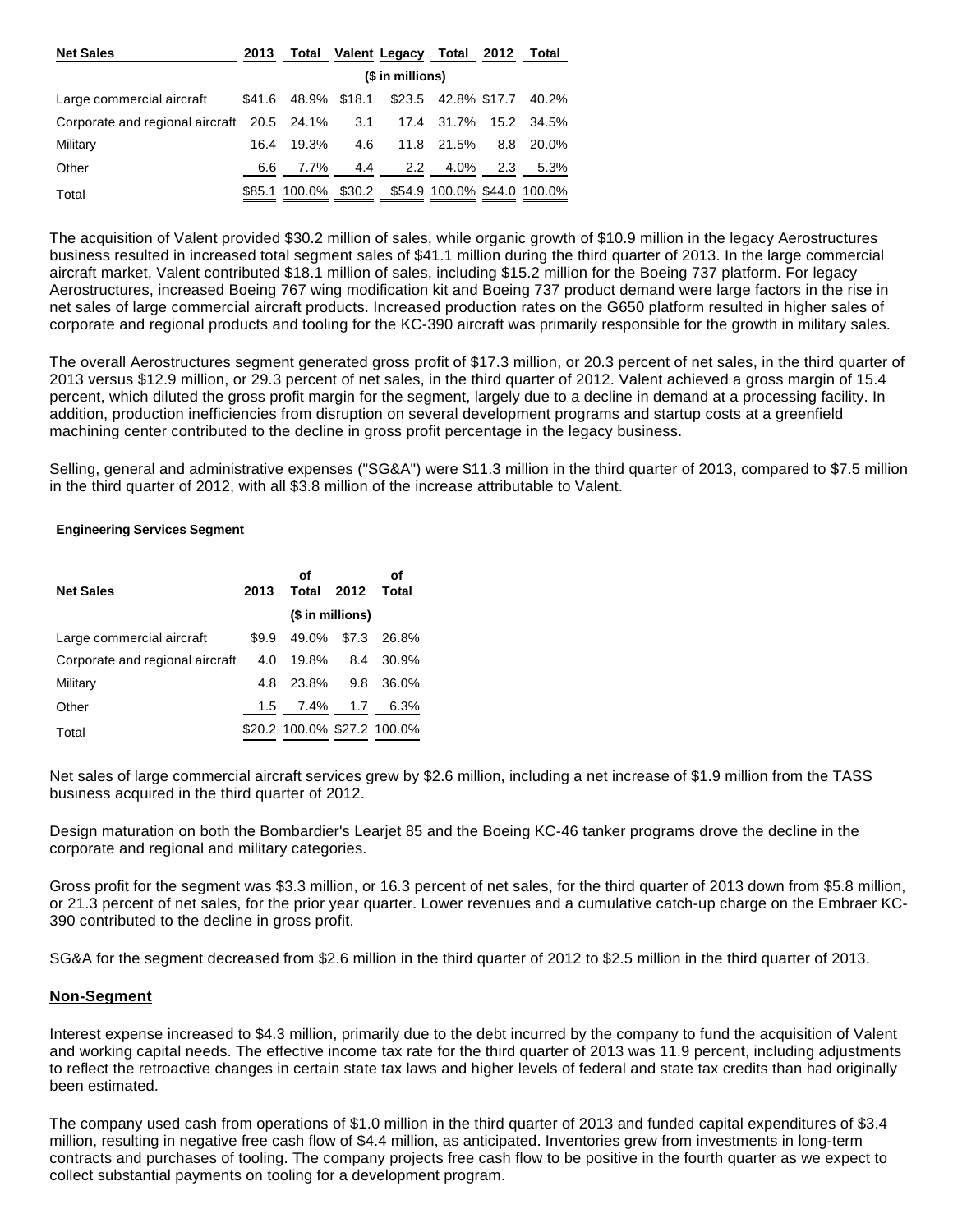Backlog as of September 30, 2013, was \$463.8 million, including \$144.4 million in backlog at Valent, compared to \$282.4 million at the end of the prior year quarter.

# **Revised Outlook for 2013**

The company also announced that it has updated guidance for 2013, as follows:

# **Consolidated Operations**

- Net sales between \$421.0 million and \$425.5 million
- Gross profit between 19.5 percent and 19.7 percent, including a one time \$2.5 million charge representing the Valent inventory step up
- SG&A between \$54.0 million and \$54.8 million, including \$2.8 million in restructuring costs, trade name impairment expense of \$4.2 million, and \$1.0 million in acquisition and integration expense, offset by the contingent consideration elimination of \$8.0 million
- Interest and other expenses between \$16.0 million and \$16.3 million
- Effective income tax rate between 30.5 percent and 31.5 percent
- Capital expenditures between \$25.0 million and \$27.0 million
- Depreciation, amortization, trade name impairment and stock compensation expenses between \$26.0 million and \$27.0 million

The revised expectations for each segment are as follows:

# **Aerostructures**

- Net sales between \$339.5 million and \$343.5 million, including between \$120.5 million and \$121.5 million for Valent
- Gross profit between 20.7 percent and 20.9 percent, including a one time \$2.5 million charge representing the Valent inventory step-up
- SG&A between \$39.5 million and \$40.0 million, including \$2.8 million in restructuring costs, offset by the contingent consideration elimination of \$8.0 million

# **Engineering Services**

- Net sales between \$81.5 million and \$82.0 million
- Gross profit between 14.7 percent and 14.9 percent
- SG&A between \$14.5 million and \$14.8 million, including the trade name impairment of \$4.2 million

The company provided the following estimates for Adjusted EBITDA guidance for 2013, exclusive of any expected synergies:

|                                                         | Consolidated (\$ in millions) |
|---------------------------------------------------------|-------------------------------|
| Operating income                                        | $28.3 - 29.1$                 |
| Depreciation, amortization and stock based compensation | $21.8 - 22.8$                 |
| Contingent consideration write-off                      | $(8.0) - (8.0)$               |
| Intangible asset write-off                              | $4.2 - 4.2$                   |
| Restructuring                                           | $2.8 - 2.8$                   |
| Step-up in inventory to cost of goods sold              | $2.5 - 2.5$                   |
| Acquisition and integration expense                     | $1.0 - 1.0$                   |
|                                                         | $52.6 - 54.4$                 |

# **Outlook for 2014**

The company is providing guidance for 2014 as follows:

# **Consolidated Operations**

- Net sales between \$418.0 million and \$439.0 million
- Gross profit between 21.0 percent and 22.0 percent
- SG&A between \$52.5 million and \$56.5 million, including \$0.5 million in restructuring expenses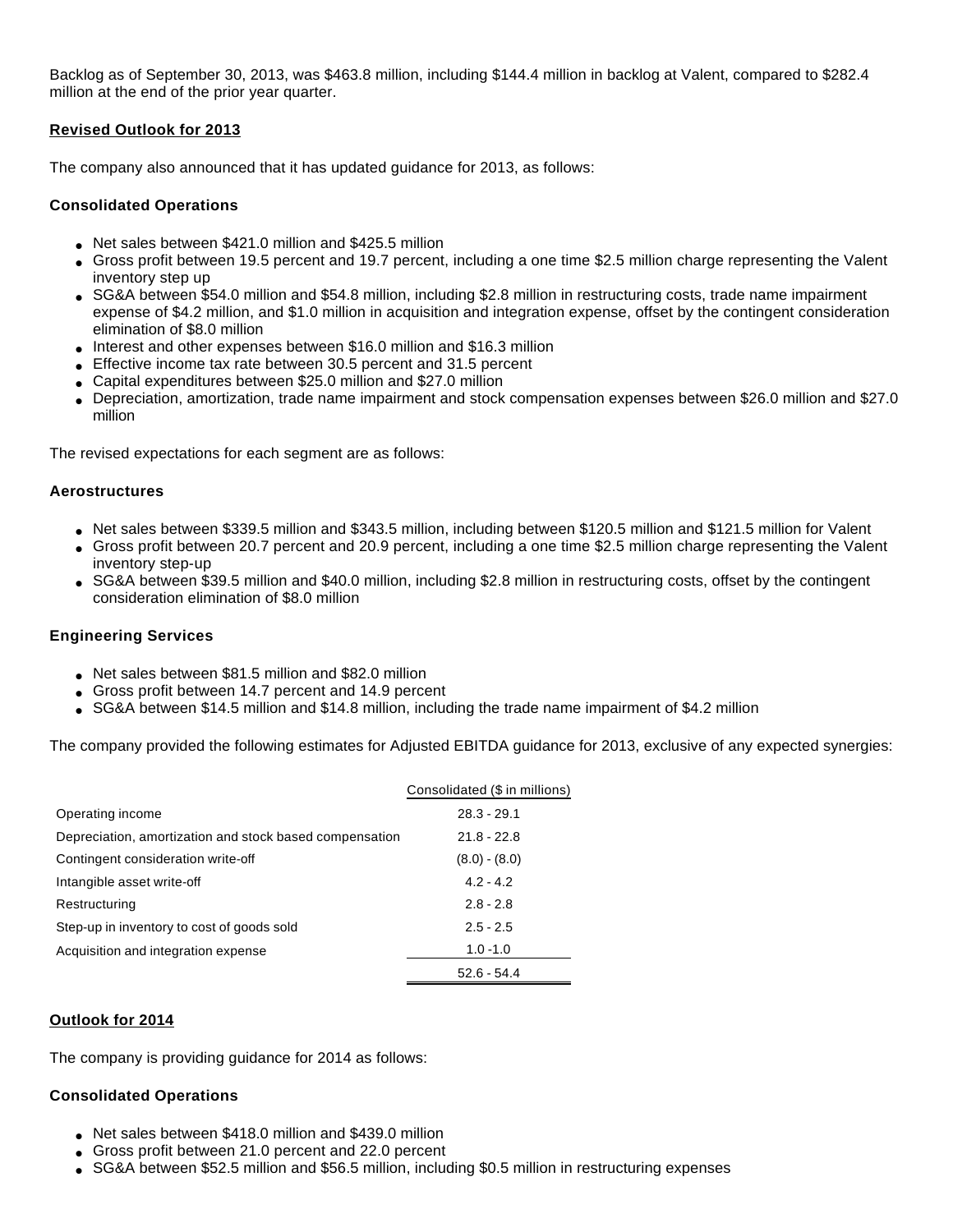- Interest and other expenses between \$14.5 million and \$15.0 million
- Effective income tax rate between 35.0 percent and 35.5 percent
- Capital expenditures between \$16.0 million and \$20.0 million
- Depreciation, amortization and stock compensation expense between \$22.5 million and \$25.5 million

The expectations for each segment are as follows:

# **Aerostructures**

- Net sales between \$336.0 million and \$347.0 million
- Gross profit between 22.0 percent and 23.0 percent
- SG&A between \$43.0 million and \$46.0 million, including \$0.5 million in restructuring expenses

# **Engineering Services**

- Net sales between \$82.0 million and \$92.0 million
- Gross profit between 16.0 percent and 17.5 percent
- SG&A between \$9.5 million and \$10.5 million

The company provided the following estimates for Adjusted EBITDA guidance for 2014, exclusive of any expected synergies:

|                                                         | Consolidated (\$ in millions) |
|---------------------------------------------------------|-------------------------------|
| Operating income                                        | $35.0 - 40.5$                 |
| Depreciation, amortization and stock based compensation | $22.5 - 25.5$                 |
| Restructuring                                           | $0.5 - 0.5$                   |
|                                                         | $58.0 - 66.5$                 |
|                                                         |                               |

"Recently we issued a press release announcing the promotion of Ed Dickinson to President of Valent Operations, coincident with the departure of three former owners of Valent," Saks said. "Charlie Newell, Henry Newell and Bruce Breckenridge assembled a group of companies that became Valent Aerostructures, acquired by LMI in December, 2012. During 2013, we worked together to commence the integration of our two companies and some synergies were created. We appreciate their efforts and believe that Ed can continue this integration process and that we can move quickly to obtain the anticipated benefits of this combination.

"To further cut costs, we also announced that we will be closing one of the LMI plants located in Texas in the first half of 2014. In addition, we have begun to transfer work from other LMI facilities to our Mexicali facility which is reducing inventory and headcount to improve profitability and generate cash. We are also accelerating the pace of consolidation where multiple plants are located in the same city and we are looking to expand other plants so they can reach the critical mass needed to optimize profitability. Together with our lean manufacturing group, our Engineering Services segment continues to work with Aerostructures to reduce the cost of manufacturing on our current work statements. We are setting targets for cost reduction and expect to see improved operating margins at each of our facilities. We are also in-sourcing work, currently purchased from suppliers, to LMI and Valent plants with available capacity in order to realize the synergy targets we have set.

"Collaborative relationships with our key customers continue to deepen and in this environment of increasing production rates, ever higher quality and delivery standards and a desire to share with our customers the cost reductions we achieve, we remain optimistic that we will make steady gains in revenue and profits," Saks said.

"Our 2013 results have been disappointing, but the vibrancy of our industry and the strength of our customer relationships, together with the skills that our people provide are long term assets we expect to carry us forward as a key large aircraft structures supplier to the major industry OEMs and Tier Is in 2014 and beyond."

LMI Aerospace, Inc. ("LMI") is a leading supplier of structural assemblies, kits and components and provider of design engineering services to the aerospace and defense markets. Through its Aerostructures segment, the company primarily fabricates machines, finishes, integrates, assembles and kits machined and formed close tolerance aluminum, specialty alloy and composite components and higher level assemblies for use by the aerospace and defense industries. It manufactures more than 40,000 products for integration into a variety of aircraft platforms manufactured by leading original equipment manufacturers and Tier 1 aerospace suppliers. Through its Engineering Services segment, the company provides a complete range of design, engineering and program management services, supporting aircraft product lifecycles from conceptual design, analysis and certification through production support, fleet support and service life extensions via a complete turnkey engineering solution.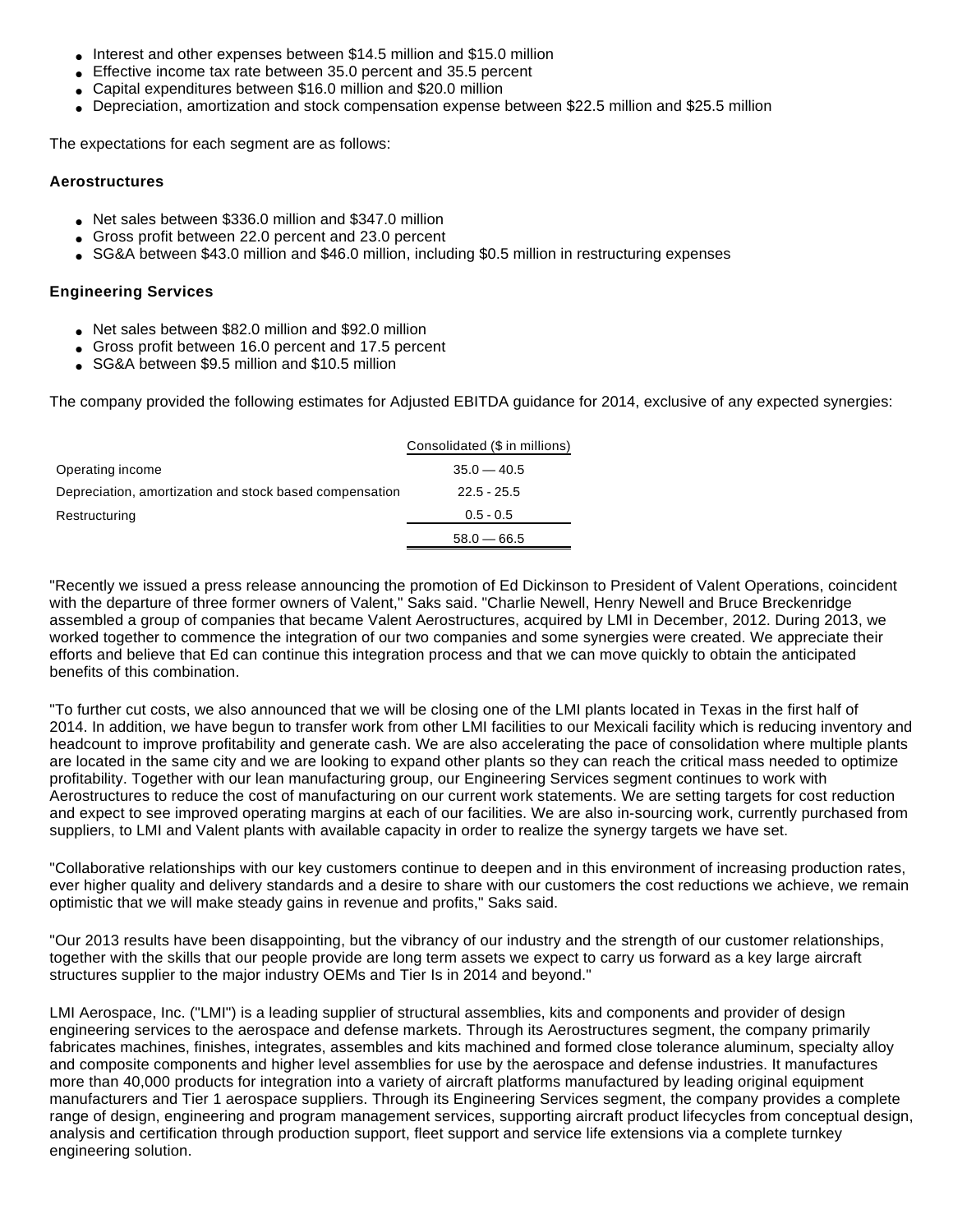This news release includes forward-looking statements related to LMI's outlook for 2013 and beyond, which are based on current management expectations. Such forward-looking statements are subject to various risks and uncertainties, many of which are beyond the control of LMI. Actual results could differ materially from the forward-looking statements as a result of, among other things, difficulties integrating Valent, managing the increased leverage incurred by LMI in connection with its acquisition of Valent, complying with new debt covenants with respect to such indebtedness and achieving the benefits anticipated from the closure of the Texas facility, as well as the factors detailed from time to time in LMI's filings with the Securities and Exchange Commission. Please refer to the Risk Factors contained in the company's Annual Report on Form 10- K for the year ended December 31, 2012, and any risk factors set forth in our other filings with the Securities and Exchange Commission.

#### **LMI Aerospace, Inc.**

#### **Condensed Consolidated Balance Sheets**

(Amounts in thousands)

(Unaudited)

|                                                                                                                                                                              | <b>September</b><br>30,  | <b>December</b><br>31,   |
|------------------------------------------------------------------------------------------------------------------------------------------------------------------------------|--------------------------|--------------------------|
|                                                                                                                                                                              | 2013                     | 2012                     |
| Assets                                                                                                                                                                       |                          |                          |
| Current assets:                                                                                                                                                              |                          |                          |
| Cash and cash equivalents                                                                                                                                                    | \$1,553                  | \$4,347                  |
| Accounts receivable, net                                                                                                                                                     | 86,030                   | 69,159                   |
| Inventories                                                                                                                                                                  | 112,907                  | 90,039                   |
| Prepaid expenses and other current assets                                                                                                                                    | 6,734                    | 5,655                    |
| Deferred income taxes                                                                                                                                                        | 3,725                    | 3,839                    |
| <b>Total current assets</b>                                                                                                                                                  | 210,949                  | 173,039                  |
| Property, plant and equipment, net                                                                                                                                           | 104,837                  | 96,218                   |
| Goodwill                                                                                                                                                                     | 181,628                  | 179,314                  |
| Intangible assets, net                                                                                                                                                       | 56,627                   | 64,334                   |
| Other assets                                                                                                                                                                 | 13,777                   | 15,059                   |
| <b>Total assets</b>                                                                                                                                                          | \$567,818                | \$527,964                |
| Liabilities and shareholders' equity                                                                                                                                         |                          |                          |
| <b>Current liabilities:</b>                                                                                                                                                  |                          |                          |
| Accounts payable                                                                                                                                                             | \$25,937                 | \$30,471                 |
| Accrued expenses                                                                                                                                                             | 17,880                   | 23,703                   |
| Current installments of long-term debt and capital lease obligations                                                                                                         | 5,193                    | 5,632                    |
| <b>Total current liabilities</b>                                                                                                                                             | 49,010                   | 59,806                   |
| Long-term liabilities:                                                                                                                                                       |                          |                          |
| Long-term debt and capital lease obligations, less current installments                                                                                                      | 290,900                  | 255,067                  |
| Other long-term liabilities                                                                                                                                                  | 3,230                    | 3,405                    |
| Deferred income taxes                                                                                                                                                        | 13,343                   | 8,732                    |
| Total long-term liabilities                                                                                                                                                  | 307,473                  | 267,204                  |
| Shareholders' equity:                                                                                                                                                        |                          |                          |
| Common stock, \$0.02 par value per share; authorized 28,000,000 shares; issued 12,875,086 and 12,860,023<br>shares at September 30, 2013 and December 31, 2012, respectively | 257                      | 257                      |
| Preferred stock, \$0.02 par value per share; authorized 2,000,000 shares; none issued at either date                                                                         | $\overline{\phantom{a}}$ | $\overline{\phantom{a}}$ |
| Additional paid-in capital                                                                                                                                                   | 92,546                   | 90,839                   |
| Accumulated other comprehensive loss                                                                                                                                         | (231)                    | (49)                     |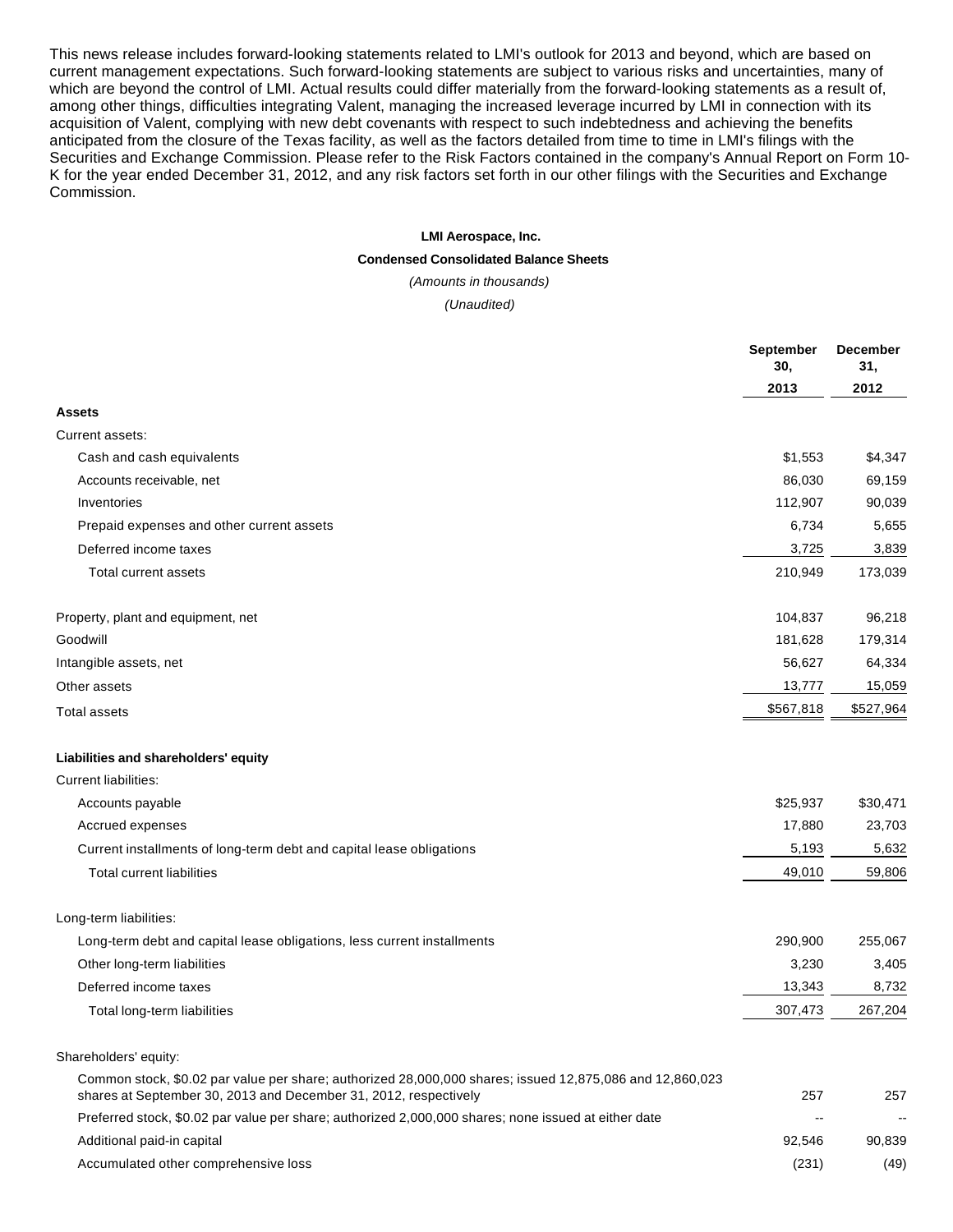Retained earnings

Total shareholders' equity

Total liabilities and shareholders' equity

| (202)     | (482)     |
|-----------|-----------|
| 118.965   | 110,389   |
| 211,335   | 200,954   |
| \$567,818 | \$527,964 |
|           |           |

### **LMI Aerospace, Inc.**

#### **Condensed Consolidated Statements of Comprehensive Income**

(Amounts in thousands, except share and per share data)

(Unaudited)

|                                                           | <b>Three Months Ended</b> |               | <b>Nine Months Ended</b> |               |  |  |
|-----------------------------------------------------------|---------------------------|---------------|--------------------------|---------------|--|--|
|                                                           |                           | September 30, |                          | September 30, |  |  |
|                                                           | 2013                      | 2012          | 2013                     | 2012          |  |  |
| Sales and service revenue                                 |                           |               |                          |               |  |  |
| Product sales                                             | \$81,076                  | \$42,794      | \$246,343                | \$125,180     |  |  |
| Service revenue                                           | 23,580                    | 27,842        | 69,844                   | 81,532        |  |  |
| Net sales                                                 | 104,656                   | 70,636        | 316,187                  | 206,712       |  |  |
| Cost of sales and service revenue                         |                           |               |                          |               |  |  |
| Cost of product sales                                     | 63,579                    | 32,757        | 192,309                  | 89,331        |  |  |
| Cost of service revenue                                   | 20,659                    | 19,295        | 61,565                   | 65,312        |  |  |
| Cost of sales                                             | 84,238                    | 52,052        | 253,874                  | 154,643       |  |  |
| Gross profit                                              | 20,418                    | 18,584        | 62,313                   | 52,069        |  |  |
| Selling, general and administrative expenses              | 13,783                    | 10,050        | 41,862                   | 28,011        |  |  |
| Contingent consideration write-off                        |                           |               | (7,950)                  |               |  |  |
| Intangible asset impairment                               |                           |               | 4,222                    |               |  |  |
| Income from operations                                    | 6,635                     | 8,534         | 24,179                   | 24,058        |  |  |
| Other income (expense):                                   |                           |               |                          |               |  |  |
| Interest expense                                          | (4,328)                   | (270)         | (12, 485)                | (764)         |  |  |
| Other, net                                                | 49                        | 174           | 449                      | 281           |  |  |
| Total other expense                                       | (4,279)                   | (96)          | (12,036)                 | (483)         |  |  |
| Income before income taxes                                | 2,356                     | 8,438         | 12,143                   | 23,575        |  |  |
| Provision for income taxes                                | 281                       | 2,799         | 3,567                    | 8,039         |  |  |
| Net income                                                | 2,075                     | 5,639         | 8,576                    | 15,536        |  |  |
| Other comprehensive income (expense):                     |                           |               |                          |               |  |  |
| Change in foreign currency translation adjustment         | 118                       | (16)          | (19)                     | (16)          |  |  |
| Unrealized gain (loss) on interest rate hedges net of tax | (153)                     |               | (163)                    |               |  |  |
| Other comprehensive income (expense)                      | (35)                      | (16)          | (182)                    | (16)          |  |  |
| Total comprehensive income                                | \$2,040                   | \$5,623       | \$8,394                  | \$15,520      |  |  |
| Amounts per common share:                                 |                           |               |                          |               |  |  |
| Net income per common share                               | \$0.16                    | \$0.48        | \$0.68                   | \$1.33        |  |  |
| Net income per common share assuming dilution             | \$0.16                    | \$0.48        | \$0.67                   | \$1.31        |  |  |
|                                                           |                           |               |                          |               |  |  |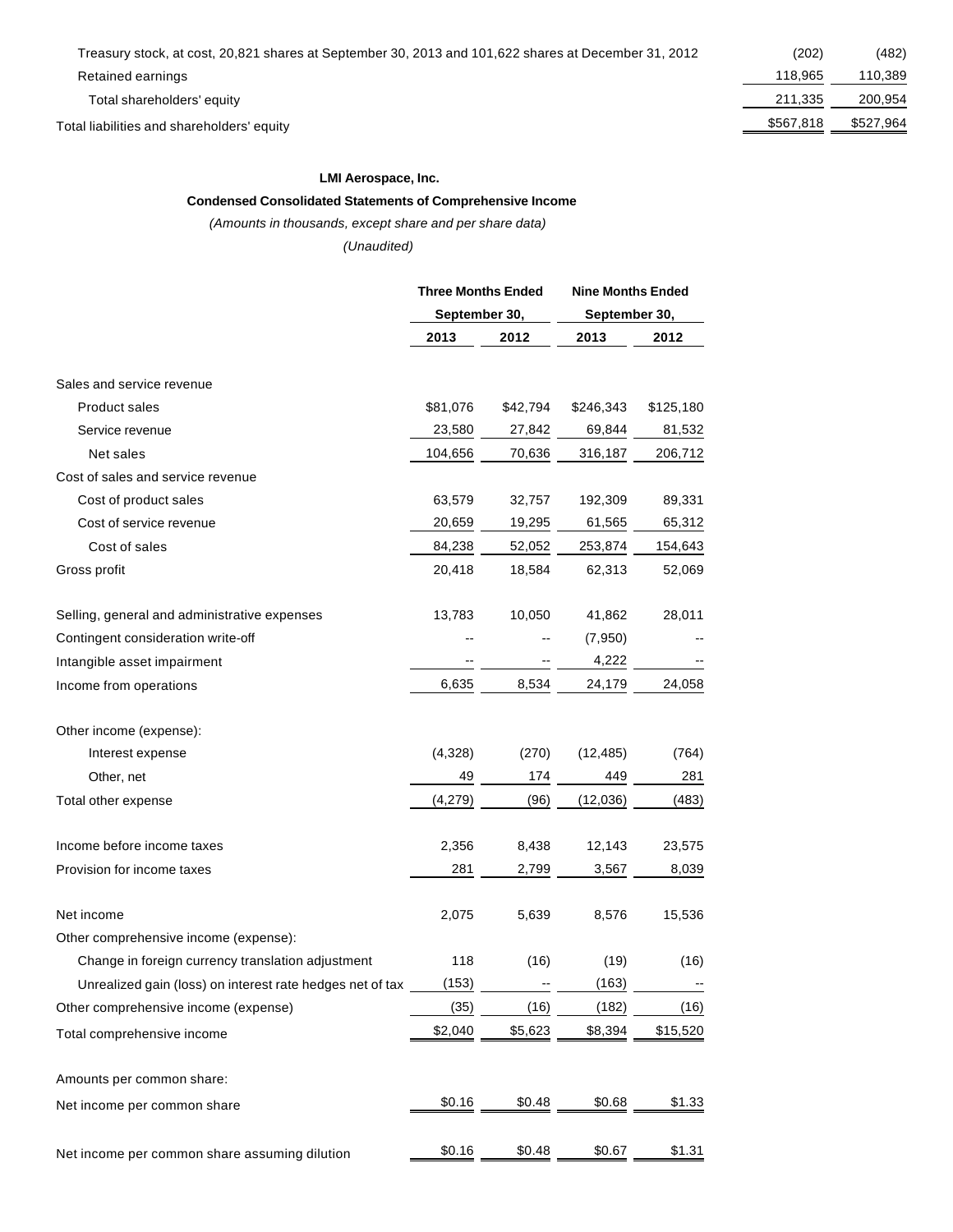Weighted average dilutive common shares outstanding 12718807 11,857,611 12,710,396 11,827,867

### **LMI Aerospace, Inc.**

 **Condensed Consolidated Statements of Cash Flows**

#### (Amounts in thousands)

(Unaudited)

|                                                                                          | <b>Nine Months Ended</b> |                       |
|------------------------------------------------------------------------------------------|--------------------------|-----------------------|
|                                                                                          | September 30,            |                       |
|                                                                                          | 2013                     | 2012                  |
| <b>Operating activities:</b>                                                             |                          |                       |
| Net income                                                                               | \$8,576                  | \$15,536              |
| Adjustments to reconcile net income to net cash (used) provided by operating activities: |                          |                       |
| Depreciation and amortization                                                            | 15,230                   | 5,767                 |
| Contingent consideration write-off                                                       | (7,950)                  |                       |
| Deferred taxes                                                                           | 3,091                    | (626)                 |
| Intangible asset impairment                                                              | 4,222                    |                       |
| Restricted stock compensation                                                            | 1,204                    | 1,205                 |
| Other noncash items                                                                      | (326)                    | (172)                 |
| Changes in operating assets and liabilities, net of acquired businesses:                 |                          |                       |
| Accounts receivable                                                                      | (17, 835)                | (7,025)               |
| Inventories                                                                              | (22, 698)                | (6, 742)              |
| Prepaid expenses and other assets                                                        | 233                      | 310                   |
| Current income taxes                                                                     | (29)                     | 1,294                 |
| Accounts payable                                                                         | (4,951)                  | (2,950)               |
| Accrued expenses                                                                         | 2,637                    | 3,440                 |
| Net cash (used) provided by operating activities                                         | (18, 596)                | 10,037                |
| Investing activities:                                                                    |                          |                       |
| Additions to property, plant and equipment                                               |                          | $(21,230)$ $(12,506)$ |
| Acquisition, net of cash acquired                                                        | --                       | (9,863)               |
| Proceeds from sales of equipment                                                         | 1,942                    | 88                    |
| Net cash used by investing activities                                                    |                          | $(19,288)$ $(22,281)$ |
| <b>Financing activities:</b>                                                             |                          |                       |
| Proceeds from issuance of debt                                                           | 6,160                    | 1,996                 |
| Principal payments on long-term debt and notes payable                                   | (4,766)                  | (73)                  |
| Advances on revolving line of credit                                                     | 112,000                  | 4,324                 |
| Payments on revolving line of credit                                                     | (78,000)                 | (3,866)               |
| Changes in outstanding checks in excess of bank deposits                                 |                          | 2,031                 |
| Other, net                                                                               | (304)                    | 73                    |
| Net cash provided by financing activities                                                | 35,090                   | 4,485                 |
| Net decrease in cash and cash equivalents                                                | (2,794)                  | (7, 759)              |
| Cash and cash equivalents, beginning of period                                           | 4,347                    | 7,868                 |
| Cash and cash equivalents, end of period                                                 | \$1,553                  | \$109                 |
| Supplemental disclosure of noncash transactions:                                         |                          |                       |

Purchase adjustment of acquisition  $\frac{$1,219}{}$   $\frac{\$}{-}$